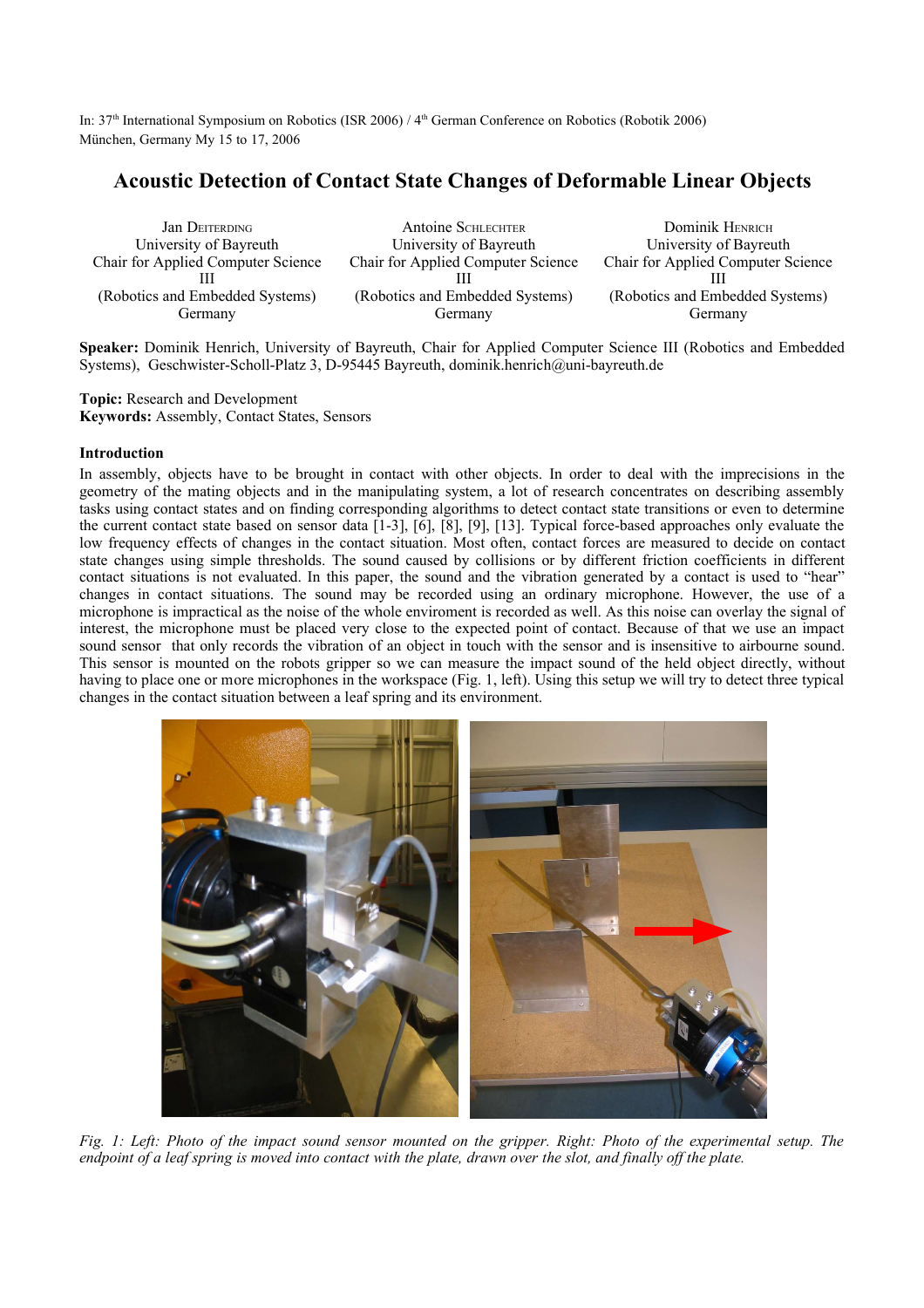### **Experimental setup**

The robot gripper holds a leaf spring that is 50cm long and 2cm wide. The endpoint of the spring is moved into contact with a metal plate, then it is drawn over the plate (Fig. 1, right). In the middle of the plate, the endpoint shortly drops into a slot, with the spring colliding with the inner edge of the slot. Finally the endpoint definitely falls off the plate. The sequence of contact state transitions can be described using the model from [5] that enumerates all possible single contact situations between a deformable linear object (DLO) and a rigid convex polyhedron and analyzed the possible transitions between these contact states [7]. In this model, a DLO is described as an edge E with a free endpoint as one vertex V. Convex polyhedrons consist of faces F, edges E, and vertices V. Single contact states may then be described by the respective elementary parts in contact, e.g., V/F stands for a vertex/face contact. In the following, we always denote the DLO contact part first. If a contact state remains unchanged during a small gripper movement we call it *stable*, otherwise it is called *instable*. *Initiated* contact state transitions are given by a starting and a ending state (both stable); *spontaneous* transitions are given by a starting (stable), one or more temporary (instable) and an ending state (stable). Finally, the contact state transitions of the leaf spring in this experiment are shown in Fig. 2. The initial state at the beginning is neutral (N). We are interested in finding the transitions between the following five stable contact states E/E, V/F, E/E, V/F and N. It should be noted that N is a stable state. But in this case, as soon as the spring falls into the slot there is another immediate transition from N to E/E due to the internal tension of the spring. So here N is instable.



Fig. 2: Contact state transitions of the leaf spring experiment. The gripper moves from the left to the right. Stable states *are denoted in the upper row while instable states are denoted in the lower row.*

## **Data Acquisition and Preprocessing**

The impact sound sensor used here in this experiment is able to record signals for three orthogonal axes *x*, *y* and *z*. This means we can use three separate signals to determine the changes in the contact states. Fig. 3 shows the recorded signals for the described experiment on the left. The samples are recorded with a rate of 24kHz per axis. The movement of the robot starts at around 1.2 seconds from the start of the recording. The changes in the contact states occur at about 3.3  $(N\rightarrow E/E)$ , 4.5 (E/E→V/E→V/F), 5.5 (V/F→V/E→N→E/E), 6.1 (E/E→V/E→V/F) seconds. At about 6.7 seconds, the last change (V/F→V/E→N) occurs. It can be seen that all three signals are nearly identical. Unfortunately, the only state change that can be seen directly in all three signals is the one at 5.5 seconds when the spring falls into the slot in the plate and collides with the inner edge. The other changes cannot be detected directly in the signals due to the vibration that is caused by the robot motion.

To eliminate the noise generated by the robot motion, we have recorded a reference signal of exactly the same movement, but without the leaf spring in the gripper. So all vibrations measured by the sensor are generated by the robot. The original and the reference signal of the z-axis are displayed in Fig. 3 on the right. Inspecting the amplitudes of the frequency spectrum over time (Fig. 4, right) we can see that the noise generated by the robot consists of only low frequency signals that are certainly generated by robot motion and are limited to the range of roughly 0 to 400 Hz. On the other hand we can clearly see in the frequency spectrum of the original signal that the impact of the spring with the plate generates a signal that is more or less evenly distributed across the whole frequency range (Fig. 4, left) but with a significantly lower amplitude than the robot signal.

As the noise of the robot motion is limited to the lower end of the spectrum, we can use a highpass filter to eliminate the noise and get a clear signal of the sound generated by the leaf spring. We have used a Chebyshev filter with six poles and a cutoff-frequency of 400 Hz. The filter coefficients can easily be calculated using the method described in [10].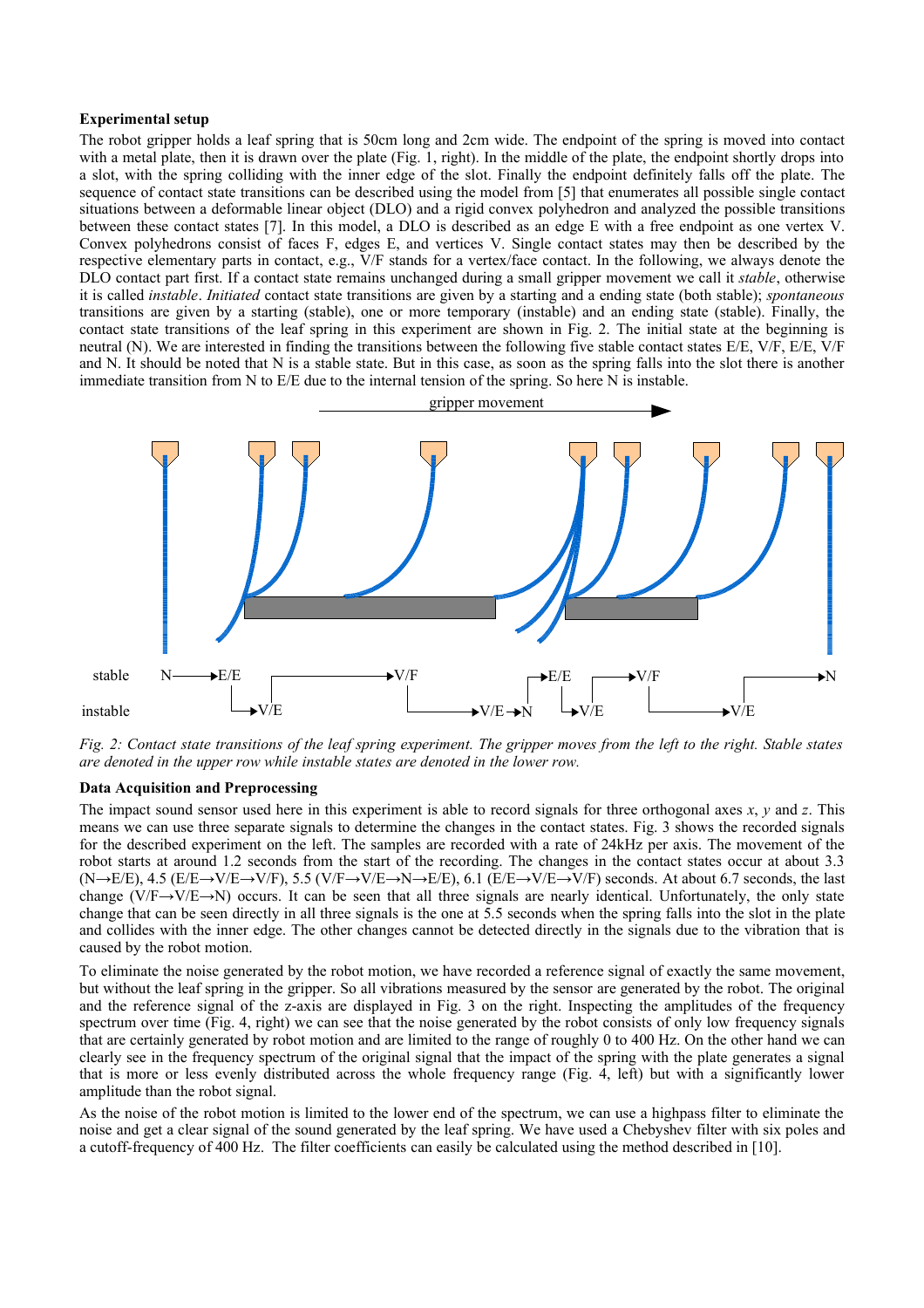

*Fig. 3: Experimental and reference signals of the impact sound sensor. Left: All three experimental signals. Transitions are marked by an arrow. Right: The experimental and the reference signal of the z-axis.*



*Fig. 4: Left: Frequency-amplitudes displayed over time of the reference signal. Right: The experimental signal.*



*Fig. 5: Left: Recorded (red, top) and filtered (blue, bottom) signal of the z-axis. Both signals were offset by* ±*16384 for illustration purposes. Right: Frequency amplitudes of the filtered signal plotted over time.*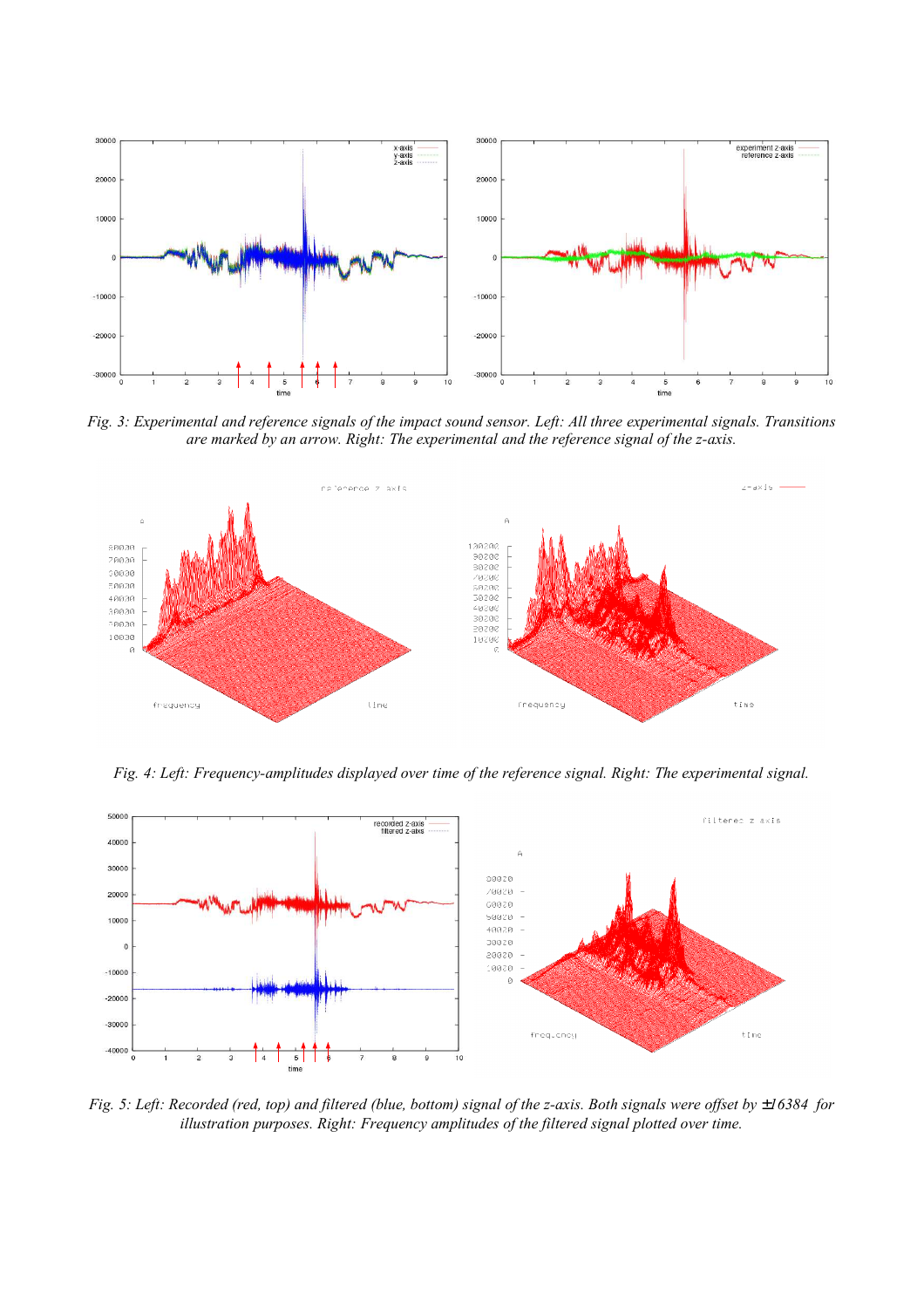The original and the highpass filtered signal of the *z*-axis are shown in Fig. 5 on the left. The frequency spectrum over time is shown on the right. It is noteworthy that the filtered signal bears a close resemblance to a common audio signal.

#### **Feature extraction**

We will now map the transition sequence to this new signal in order to determine the contact state changes. To achieve this we define a set of features to gain further information from this signal.

A common feature used in the analysis of audio information is the *loudness*  $L_X(t)$  of the signal X at time t. This is simply the standard deviation of the signal. Let  $x_t$  be the  $t^{th}$  sample of the signal X. Then  $L_X(t)$  can be calculated over a window of *n* samples using

$$
L_X(t) = \sqrt{E(X^2) - E(X)^2} = \sqrt{\frac{1}{n} \sum_{i=t-n+1}^{t} x_i^2 - \left(\sum_{i=t-n+1}^{t} x_i\right)^2}
$$

Besides the loudness of the three signals (one for each axis of the sensor) that correspond to the square root of the variances of the signals, we can calculate the covariance between the three signals as well

$$
Cov(X, Y) = E(X \cdot Y) - E(X) \cdot E(Y)
$$

In our case we get

$$
Cov_{XY}(t) = \frac{1}{n} \sum_{i=t-n+1}^{t} x_i \cdot y_i - \frac{1}{n^2} \sum_{i=t-n+1}^{t} x_i + y_i
$$

for a window size of *n* samples*.* Note that

$$
Cov(X, X) = E(X \cdot X) - E(X) \cdot E(X) = E(X^{2}) - E(X)^{2} = L_{X}^{2}
$$

and that  $Cov(X, Y) = Cov(Y, X)$ . So we find all these features combined in the covariance matrix  $LC(t)$  of the three input signals:

$$
LC(t) = \begin{vmatrix} L_X(t)^2 & Cov_{XY}(t) & Cov_{XZ}(t) \ Cov_{XZ}(t) & Cov_{XZ}(t) \ Cov_{XZ}(t) & Cov_{YZ}(t) \ Cov_{XZ}(t) & Cov_{YZ}(t) & L_Z(t)^2 \end{vmatrix}
$$

The recorded signal is processed in intervals of *n* samples length. While processing, subsequent intervals overlap over a length of *m* percent. Fig. 6 shows the loudness (top) and the covariance (bottom) of the three signals for  $n=1024$  and *m=*0.85*.*

The one state transition that can be clearly seen in the diagramms is when the spring falls into the slot  $(V/F\rightarrow V/E\rightarrow R\rightarrow E/E)$ . Due to the internal tension the spring snaps to right edge of the slot as soon as the tip of the spring has passed the left edge (V/E contact). This generates a strong impulse that can be seen as a high peak in the loudnesses and covariances of all three channels.

The first transition can be seen as well. As soon as the spring is moved along the edge the resulting friction creates an amplitude that can be detected using a simple treshold value.

The other transitions are much harder to see. The friction of the spring with the plate results in noise that can be seen in both loudness and covariance. But no definite assertions about the type of change of the contact states can be made here. In analogy it can be deduced that the last transition from V/F to N (via V/E) results in an end of the friction. In this case the loudness and covariance fall back close to zero.

It can be seen that the course of the loudness and the covariance of the three signals is very similar. Thus, there is no difference between examining the loudness or the covariance of the signals here.

As we can only appoint the third transition by looking at the loudness (or the covariance) of a signal with certainty, we introduce another feature. So we pursue the following line of thought:

As long as the spring is in the neutral state N the only vibration induced into the spring (and into the sensor) is the one generated by the robot. But as soon as there is a contact with the environment the resulting friction will generate a second signal, as we have seen in Fig. 5. Because this signal is composed of significantly higher frequencies it will shift the mean frequency of the frequency spectrum of the whole signal.

We can transform our input signals to the frequency spectrum using the fast fourier transformation (*FFT*) and then define the mean frequency of the frequency spectrum  $M_f(t)$  over the time as

$$
M_f(t) = \frac{\sum_{i=1}^{n/2} f_i \cdot \text{FFT}_{[x_{t-n+1} \dots x_i]}(f_i)}{\sum_{i=1}^{n/2} \text{FFT}_{[x_{t-n+1} \dots x_i]}(f_i)}
$$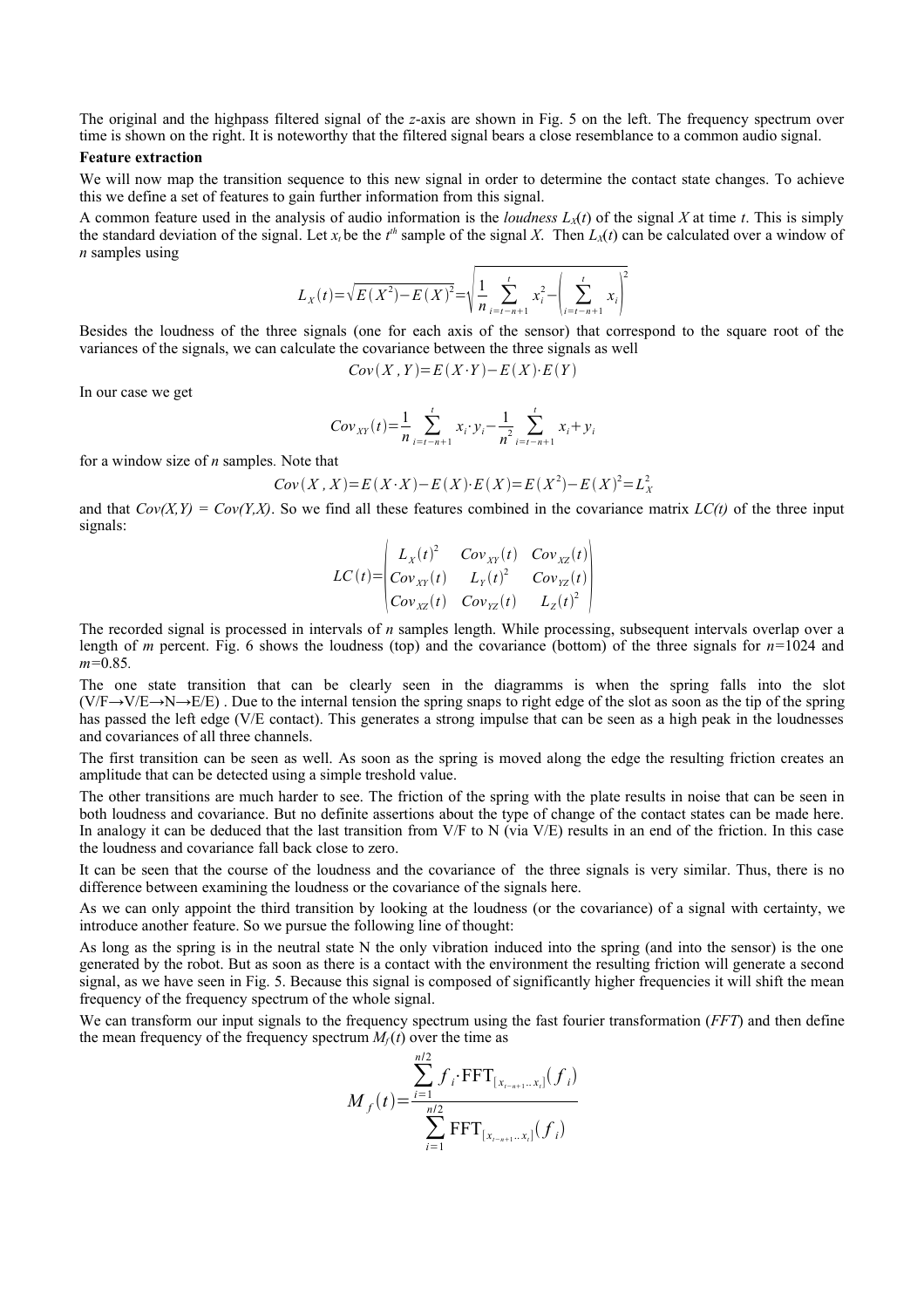

*Fig. 6: Square of loudness (top) and covariances (bottom) of the filtered signal with n=1024 and m=0.85*

It is not practical to make assumptions about the exact nature of the friction noise, that is, its dominating frequencies, amplitudes of certain frequencies and so on, without establishing a detailed physical model of the gripped object and its environment. By looking at the frequency diagram in Fig. 5 on the right we see that the collisions of the spring with the plate results in three dominating frequencies and constant spectrum in the range of 400 to 9000Hz. Although there are visible peaks in the signal, we assume that these are dependent on the speed of the gripper and the materials of the DLO as well as the objects in the environment.

We do not use the highpass filtered signal for this computation as the noise generated by the robot is of interest here. If we used the filtered signal, the mean frequency would be very close to the middle of the spectrum as long as there is no contact with the enviroment. The signal will consist of noise evenly distributed across the whole spectrum with a general low amplitude. When there is a contact, the resulting signal will still mainly consist of noise, even with a higher general amplitude. The mean frequency will still be close to the middle though. If we include the robot noise in this computation, this results in a low value for the mean frequencies as long as there is no contact with the environment (the robot noise will dominate over the white noise). As soon as a contact occurs the increased amplitude of the contact noise will shift the mean frequency more towards the middle of the spectrum.

The frequency spectrum over the samples from a given interval  $FFT_{interval}(f_i)$  is calculated using the well known FFTW library [12] for the fast fourier transform combined with a 4-term Blackman-Harris window [4] that is used to minimize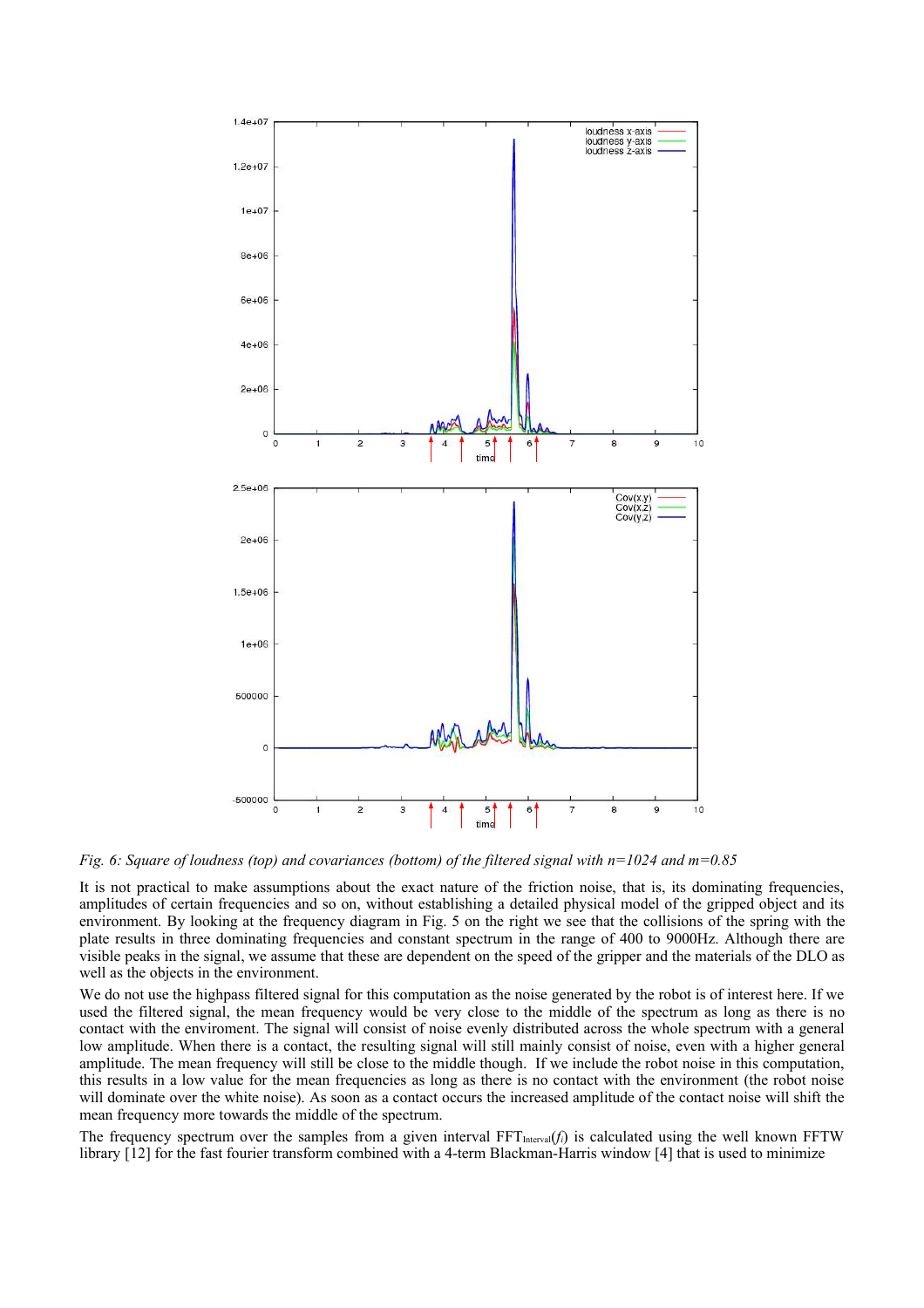

*Fig. 7: Top: Mean frequencies of recorded signals with n=1024, m=15%. Bottom: Filtered signal, corresponding mean frequency and loudness of the z-axis. The filtered signal is offset by -16384, the mean frequency and loudness are scaled by 200 and 1/100 respectively. Transitions are marked by an arrow in both diagrams.*

redundancy in the spectrums. Once more, the recorded signal is processed in intervals of *n* samples length with an overlap of *m* percent of samples from the last calculation.

The mean frequencies of all three signals are displayed in Fig. 7 at the top. Because we use the unfiltered original signal for this computation, we already see a mean of about 20 Hz even if the robot is not moving at all (from 0 to 2 seconds). This vibration may be caused by the robot servo loop. During a simple movement without any external contact this frequency rises to 30 Hz (3 seconds). At the point of the first transition from N to E/E the mean starts to rise for about one second up to 300 Hz (from 3.5 to 4.5 seconds). This is a result of the induced friction from the edge into the spring. The more the gripper moves to the right, the stronger the friction signal and the stronger the shift in frequency. When the tip of the spring reaches the edge of the plate and snaps to the face of the plate ( $E/E \rightarrow V/E \rightarrow V/F$ ) the tension shortly drops which results in reduction of the mean frequency (4.5 seconds). During the movement of the tip along the plate the tension gradually rebuilds. The transition from V/E to N can be seen for a short time, when the mean drops once more. Because N itself is not stable in this case the spring directly enters the next state E/E when it snaps against the right edge of the slot. The impulse generated here has got a high amplitude that reveals itself in a steep rise of the mean frequency (5.6 seconds). While the gripper moves on, the tension of the spring reaches the same level once more. So does the mean. The following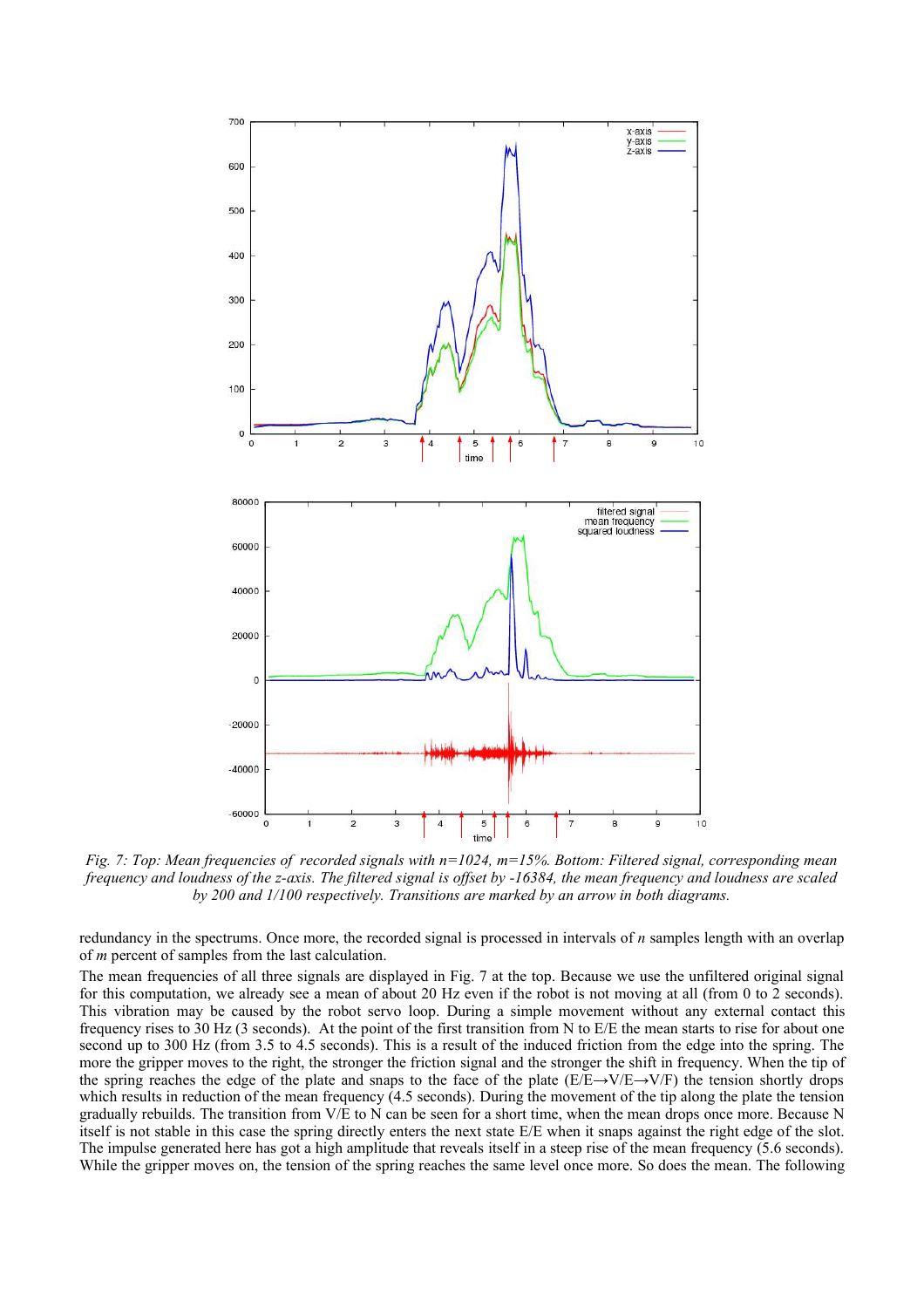transition E/E to V/F (via V/E) can not be seen here (at about 6.2 seconds). We assume if the robot stopped immediately for a short time after recognizing the contact, this would allow the spring to calm down. In this case the mean would decrease to base frequency of the robot, 20 Hz. As soon as the robot continues the movement, we could recognize the next transition the same way we recognized the first  $E/E\rightarrow V/E\rightarrow V/F$  transition. Finally, after the last transition (6.9 seconds), there is no more contact between the spring and its environment and the mean falls back down to the value of the robot motion.

Recapitulating, we display the filtered signal as well as its loudness and mean frequency once more in Fig. 7 at the bottom. Using the information from the two described features, we can build an algorithm to detect the contact state transitions. The detection itself can be realized with simple treshold values. When the contact state transitions are identified we can theoretically determine if one of the features (usually the mean frequency) will rise or fall. It is necessary to stop the robot after each transition to reduce the overlap of multiple transitions. As the form and amplitude of the input signals is dependant on multiple factors such as robot speed and material attributes it is hard to define an absolute treshold value for the algorithm without risking false alarms or overlooking a transition.

# **Validation of the theory**

We have conducted two more experiments to support our theory: In a second experiment the leaf spring is moved into simulatenous contact with two separate edges  $(E/\hat{E})$  contact). Because the second edge lies about 5 cm under the first edge, the corresponding contacts do not occur at the same time. Instead the second contact is delayed by roughly 1.5 seconds to the first (see Fig. 8, right). The chain of contact state transitions is given as  $N\rightarrow E/E_1\rightarrow E/E_1$  v  $E/E_2$  where  $E_1$  denotes the first edge of the obstacle, while  $E_2$  denotes the second edge.

The results are displayed in Fig. 8 on the right. Once again, we can clearly see the both E/E contacts as peaks in both the loudness as well as the mean frequency at about 3.1 and 4.8 seconds, although the second contact is less pronounced than the first. This is due to the absorbtion of the vibration of the spring by the first contact point. We cannot see any friction here, as the movement of the spring along the edge between the first and second contact is minimal.



Fig. 8: Left: Setup of the second experiment. The spring leaf is moved into contact with the first edge  $E_1$  then with  $E_2$ Right: Filtered signal, corresponding mean frequency and loudness of the z-axis. The filtered signal is offset by -16384, *the mean frequency and loudness are scaled by 50 and 1/100 respectively. Transitions are marked by an arrow.*

The third experiment moves the spring straight into a plate, then stops and slowly moves the coiled spring along the plate to the right until if falls of the plate. After this the now extented spring is moved back to the left until it touches the right edge of the plate. The chain of contact state transitions is given as  $N \rightarrow V/F \rightarrow V/E \rightarrow N \rightarrow E/E$ . The setup of this experiment is shown in Fig. 9 on the left, the measured signal and its features are depicted on the right.

Once more, we can clearly see the first transition from N to V/F at 4.1 seconds. Here more than one peak is generated during the contact. This is because the spring snapped to the left due to the high tension when the spring touched the plate nearly normal to the plate. We can determine the period of time from 6 to 7.43 seconds when the robot stopped before commencing the next movement to the right. This movement generates a vibration in the spring that we can clearly see in the diagram. When the spring falls off the plate at 10.8 seconds ( $V/F\rightarrow N$ ) the vibration stops. Once again the robot stands still for another 3 seconds to allow the spring to reduce its vibration. Then it is moved back to the right until the next transition (N→E/E) is detected. This contact also generates more than one peak. Once more this is a result of the very low vibration of the spring that was induced when the sping fell of the plate and has not died away completely yet.